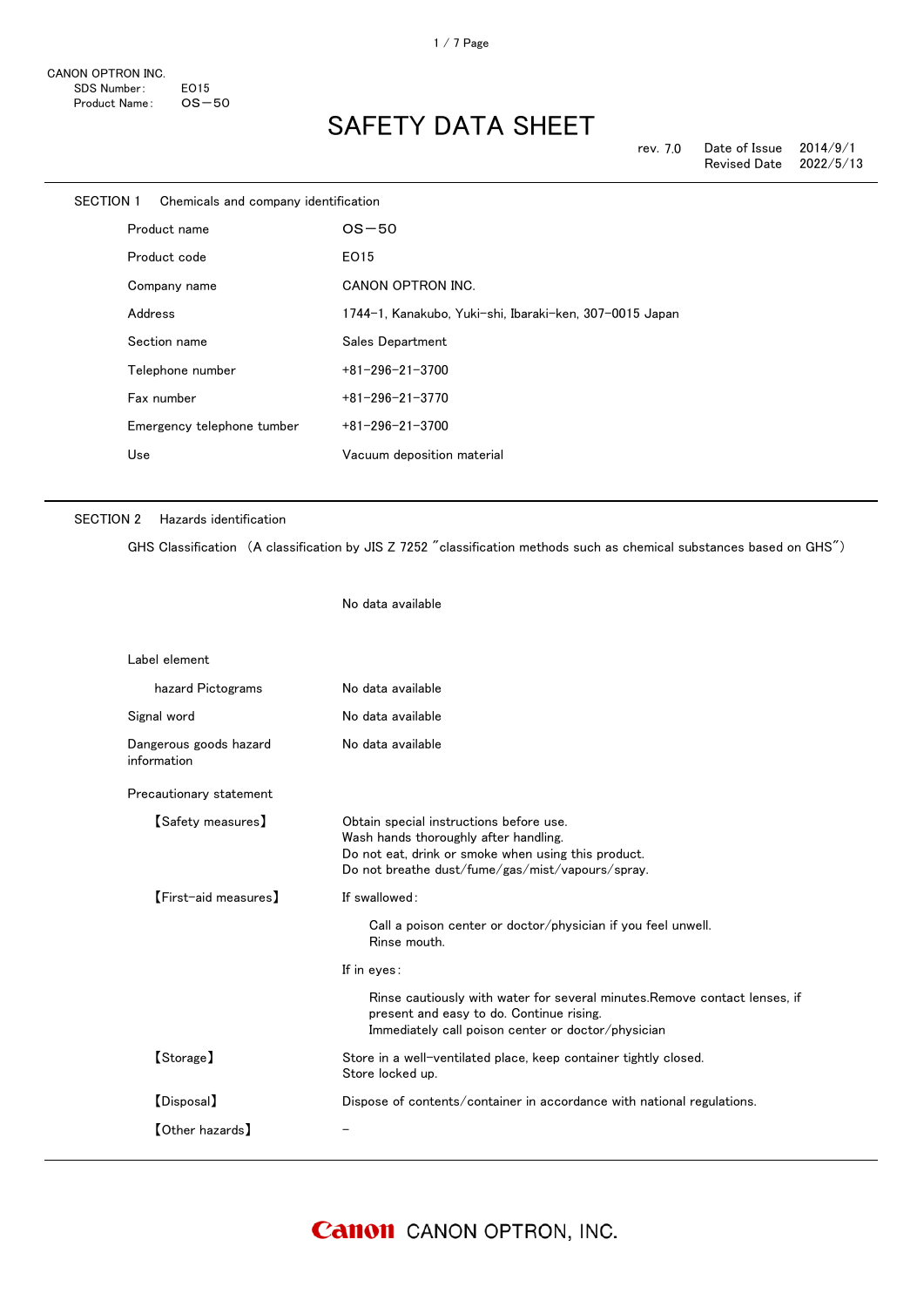| SECTION 3<br>Composition/information on ingredients            |                                                                                                                                                                                                                     |  |  |
|----------------------------------------------------------------|---------------------------------------------------------------------------------------------------------------------------------------------------------------------------------------------------------------------|--|--|
| Substance/Mixture                                              | Substance                                                                                                                                                                                                           |  |  |
| Chemical name                                                  | Titanium oxide                                                                                                                                                                                                      |  |  |
| Chemical formula                                               | <i>Ti3O5</i>                                                                                                                                                                                                        |  |  |
| Concentration or concentration<br>range                        | 99.9<                                                                                                                                                                                                               |  |  |
| CAS No.                                                        | $12065 - 65 - 5$                                                                                                                                                                                                    |  |  |
| <b>TSCA Inventry</b>                                           | No data available                                                                                                                                                                                                   |  |  |
| <b>EINECS</b> number                                           | No data available                                                                                                                                                                                                   |  |  |
| Radioactive information                                        | Radioactive substances are not used as the material. Therefore, there is no<br>reason that ionizing radiation would be generated.                                                                                   |  |  |
| <b>SECTION 4</b><br>First aid measures                         |                                                                                                                                                                                                                     |  |  |
| Inhalation                                                     | Remove person to fresh air and keep comfortable for breathing.<br>Get medical advice/attention if you feel unwell.                                                                                                  |  |  |
| Skin contact                                                   | Take off immediately all contaminated clothing. Rinse affected areas with<br>water/shower.<br>IF ON SKIN: Wash with plenty of soap and water.<br>If skin irritation or rash occurs: : Get medical advice/attention. |  |  |
| Eye contact                                                    | Rinse cautiously with water for several minutes. Remove contact lenses, if<br>present and easy to do. Continue rising.<br>If eye irritation persists: Get medical advice/attention.                                 |  |  |
| Ingestion                                                      | Rinse mouth.<br>Get medical advice/attention.                                                                                                                                                                       |  |  |
| Most important symptoms and<br>effects, both acute and delayed | No data available                                                                                                                                                                                                   |  |  |
| Protection of first aiders                                     | Rescuers, wear suitable protective equipment as the situation demands.                                                                                                                                              |  |  |
| Special precautions for physicians                             | No data available                                                                                                                                                                                                   |  |  |
| <b>SECTION 5</b><br>Firefighting measures                      |                                                                                                                                                                                                                     |  |  |
| Suitable extinguishing media                                   | This product itself is not flammable.                                                                                                                                                                               |  |  |
| Unsuitable extinguishing media                                 | No data available                                                                                                                                                                                                   |  |  |
| Specific hazards                                               | No data available                                                                                                                                                                                                   |  |  |
| Specific extinguishing methods                                 | In the case of a fire in the periphery, the portable container is quickly moved to a<br>safe place.                                                                                                                 |  |  |
| Special protective equipment for<br>firefighters               | Wear suitable protective equipment (gloves, glasses and a mask) in fire-fighting.                                                                                                                                   |  |  |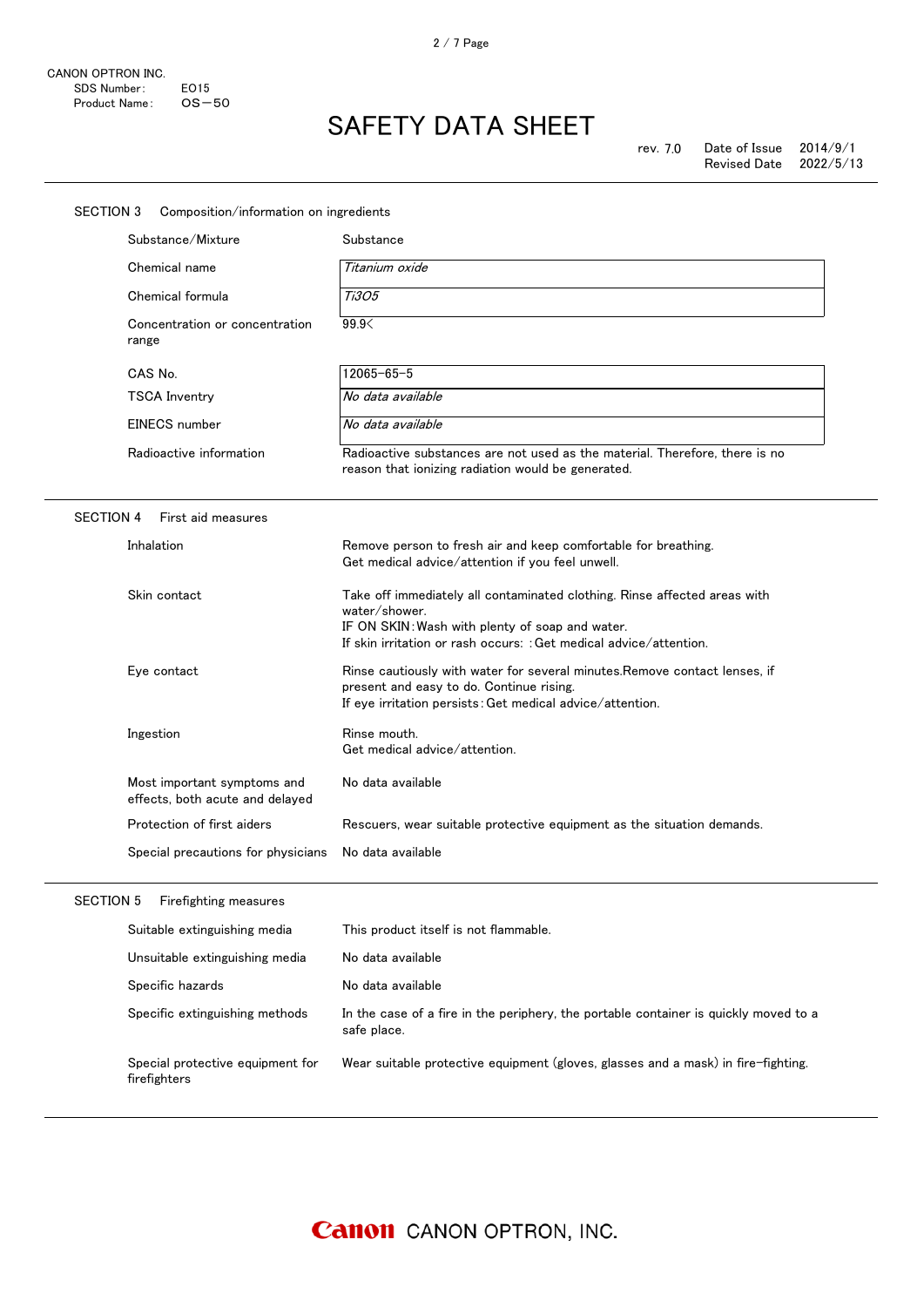#### SECTION 6 Accidental release measures Personal precautions, protective equipment, and emergency procedures Protection equipment (specified as those in which the properties of the product are suitable) worn during operation so that airborne droplets, etc., do not adhere to the skin and dusts and gases are not absorbed. Environmental precautions The leakage may not directly flow into rivers or sewage. Methods and material for containment and cleaning up The leaked material is scooped up, or swept up and gathered to be recovered in a paper bag or a drum. After recovery, a small amount of the residue is absorbed in sediment, sawdust, etc. Secondary disaster prevention measures No data available

#### SECTION 7 Handling and storage

| Precautions for safe handling                                   |                                                                                                                                                                                             |  |  |  |
|-----------------------------------------------------------------|---------------------------------------------------------------------------------------------------------------------------------------------------------------------------------------------|--|--|--|
| Technical measures                                              | Take measures for equipment as described in "8. Exposure controls/personal<br>protection" and wear protective equipment.                                                                    |  |  |  |
| Safety handling precautions                                     | Handling work must be practiced in a room where there is a local or total<br>ventilation facility.                                                                                          |  |  |  |
| Avoidance of contact                                            | Refer to "10. Stability and reactivity."                                                                                                                                                    |  |  |  |
| Hygiene measures                                                | Wash hands thoroughly after handling.<br>Do not eat, drink or smoke when using this product.                                                                                                |  |  |  |
| Conditions for safe storage,<br>including any incompatibilities |                                                                                                                                                                                             |  |  |  |
| Safe storage conditions                                         | Store in a well-ventilated place. Keep container tightly closed.<br>Save strict prohibition of high temperature and high humidity. Do not store<br>together with oxidants and strong acids. |  |  |  |
| Safety packaging material                                       | No data available                                                                                                                                                                           |  |  |  |

SECTION 8 Exposure controls/personal protection

Permissible concentration

#### Ti3O5

| ACGIH                                                                       | No data available                                                                     |
|-----------------------------------------------------------------------------|---------------------------------------------------------------------------------------|
| Appropriate engineering controls                                            | Use sealed devices, equipment, or a local exhaust ventilation as much as<br>possible. |
| Individual protection measures,<br>such as personal protective<br>equipment |                                                                                       |
| Respiratory protection                                                      | Dustproof mask                                                                        |
| Hand protection                                                             | Protective gloves                                                                     |
| Eye/face protection                                                         | Dust-proof glasses                                                                    |
| Skin protection                                                             | Protective clothing                                                                   |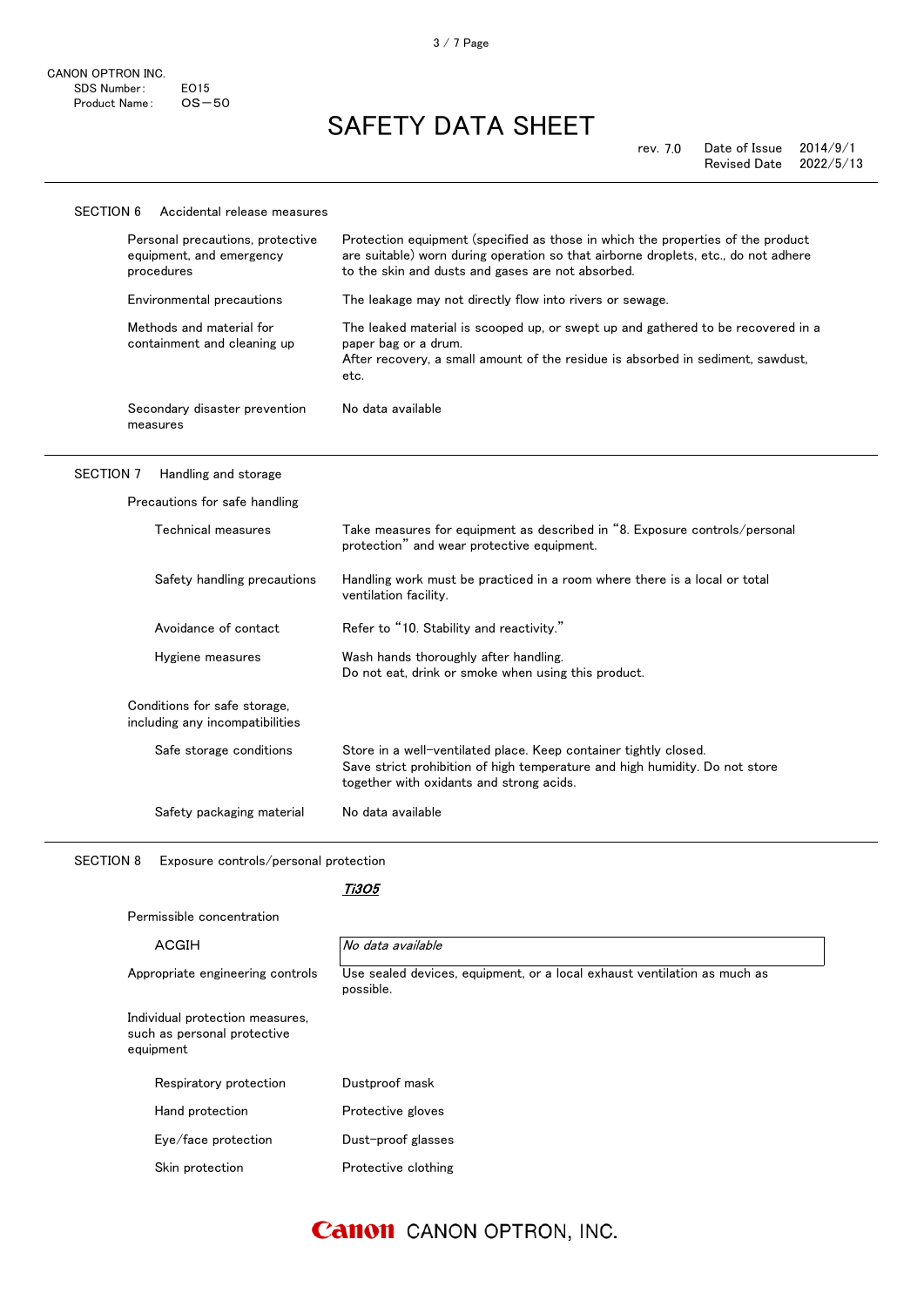| <b>SECTION 9</b> | Physical and chemical properties                            |                                                                     |
|------------------|-------------------------------------------------------------|---------------------------------------------------------------------|
| Appearance       |                                                             |                                                                     |
|                  | Physical state                                              | Solid                                                               |
|                  | Form                                                        | Granular                                                            |
|                  | Colour                                                      | Blue black or black                                                 |
|                  | Odour                                                       | None                                                                |
|                  |                                                             |                                                                     |
|                  |                                                             | <b>Ti305</b>                                                        |
|                  | Melting point/freezing point                                | About 1800 °C                                                       |
|                  | Boiling point or initial boiling point<br>and boiling range | No data available                                                   |
|                  | Flammability                                                | No data available                                                   |
|                  | Upper/lower flammability or<br>explosive limits             | No data available                                                   |
|                  | Flash point                                                 | No data available                                                   |
|                  | Auto-ignition temperature                                   | No data available                                                   |
|                  | Decomposition temperature                                   | No data available                                                   |
| pH               |                                                             | No data available                                                   |
|                  | Kinematic viscosity                                         | No data available                                                   |
|                  | Solubility                                                  |                                                                     |
|                  | Water                                                       | Insoluble                                                           |
|                  | Other solvents                                              | No data available                                                   |
|                  | Partition coefficient: n-<br>octanol/water                  | No data available                                                   |
|                  | Vapour pressure                                             | No data available                                                   |
|                  | Density and/or relative density                             | About 4.0                                                           |
|                  | (Density)                                                   | X (bulk density of the granular product) from 2.10 to 2.35 as OS-50 |
|                  | Relative vapor density                                      | No data available                                                   |
|                  | Particle characteristics                                    | No data available                                                   |
|                  | Other information                                           | No data available                                                   |
|                  |                                                             |                                                                     |

SECTION 10 Stability and reactivity

Ti3O5

Reactivity **No data available** 

Chemical stability  $I$ t is stable in storage conditions and normal handling. It is TiO2 by reacting with oxygen and heated to 300  $^\circ\!{\rm C}$  than in air.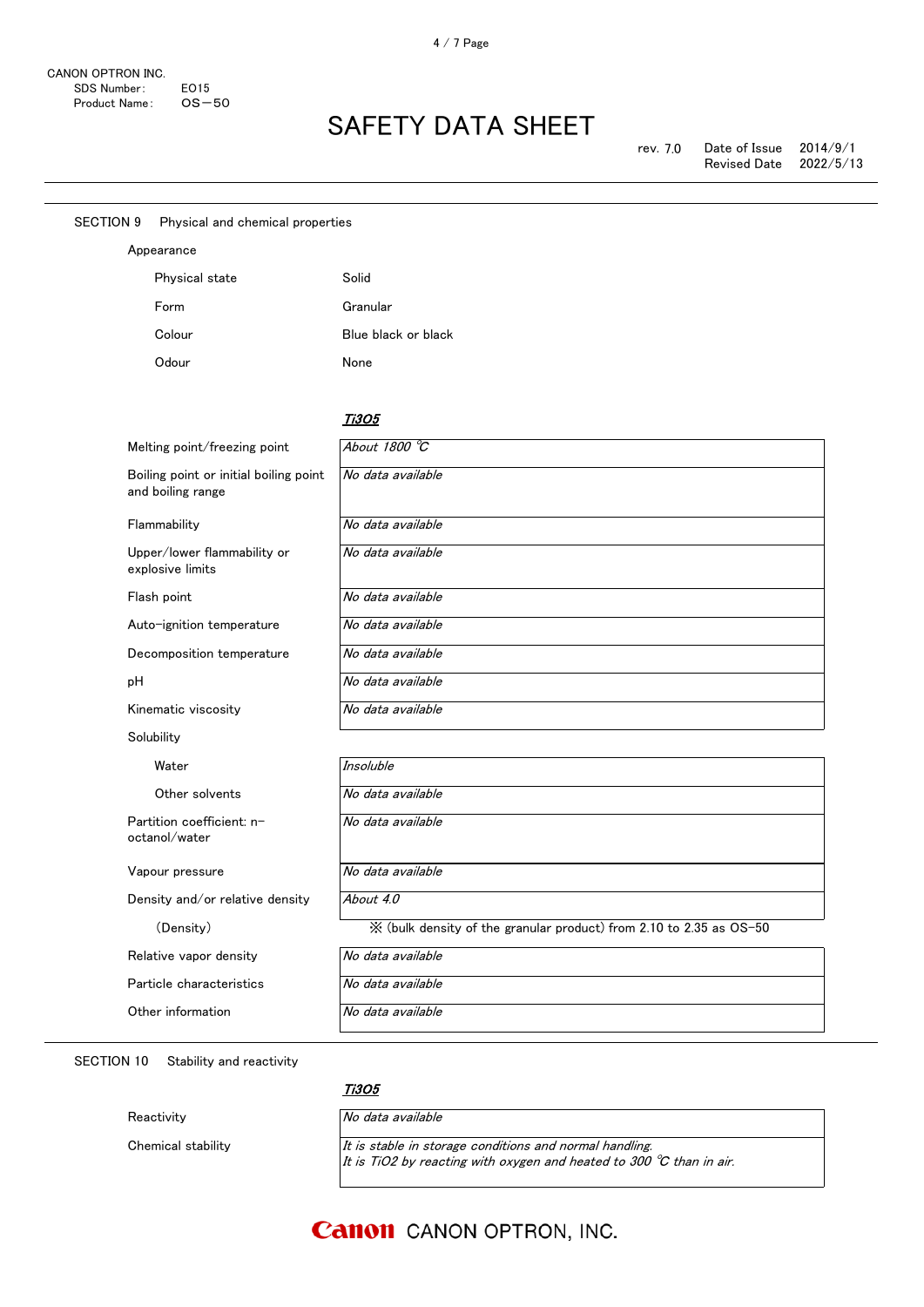rev. 7.0 Date of Issue 2014/9/1<br>Revised Date 2022/5/13 Revised Date

| Possibility of hazardous reactions                        | Do not react in the storage conditions and normal handling. |
|-----------------------------------------------------------|-------------------------------------------------------------|
| Conditions to avoid                                       | No data available                                           |
| Incompatible materials                                    | No data available                                           |
| Hazardous decomposition products <i>No data available</i> |                                                             |

#### SECTION 11 Toxicological information

#### Ti3O5

| Acute toxicity(oral)                                 | No data available |
|------------------------------------------------------|-------------------|
| Acute toxicity (dermal)                              | No data available |
| Acute toxicity (Inhalation: Gases)                   | No data available |
| Acute toxicity (Inhalation:<br>Vapours)              | No data available |
| Acute toxicity (Inhalation: Dusts<br>and mists)      | No data available |
| Skin corrosion/irritation                            | No data available |
| Serious eye damage/irritation                        | No data available |
| Respiratory or skin sensitization                    | No data available |
| Germ cell mutagenicity                               | No data available |
| Carcinogenicity                                      | No data available |
| Reproductive toxicity                                | No data available |
| Specific target organ toxicity (single<br>exposure)  | No data available |
| Specific target organ<br>toxicity(repeated exposure) | No data available |
| Aspiration hazard                                    | No data available |
| Other information                                    | No data available |

#### SECTION 12 Ecological information

| ' 1 Y | 10 E |  |
|-------|------|--|
|       |      |  |

### <u>Ti3O5</u>

| Hazardous to the aquatic<br>environment Short-<br>term(acute)  | No data available |
|----------------------------------------------------------------|-------------------|
| Hazardous to the aquatic<br>environment Long-<br>term(chronic) | No data available |
| Persistence and degradability                                  | No data available |
| Bioaccumulative potential                                      | No data available |
| Mobility in soil                                               | No data available |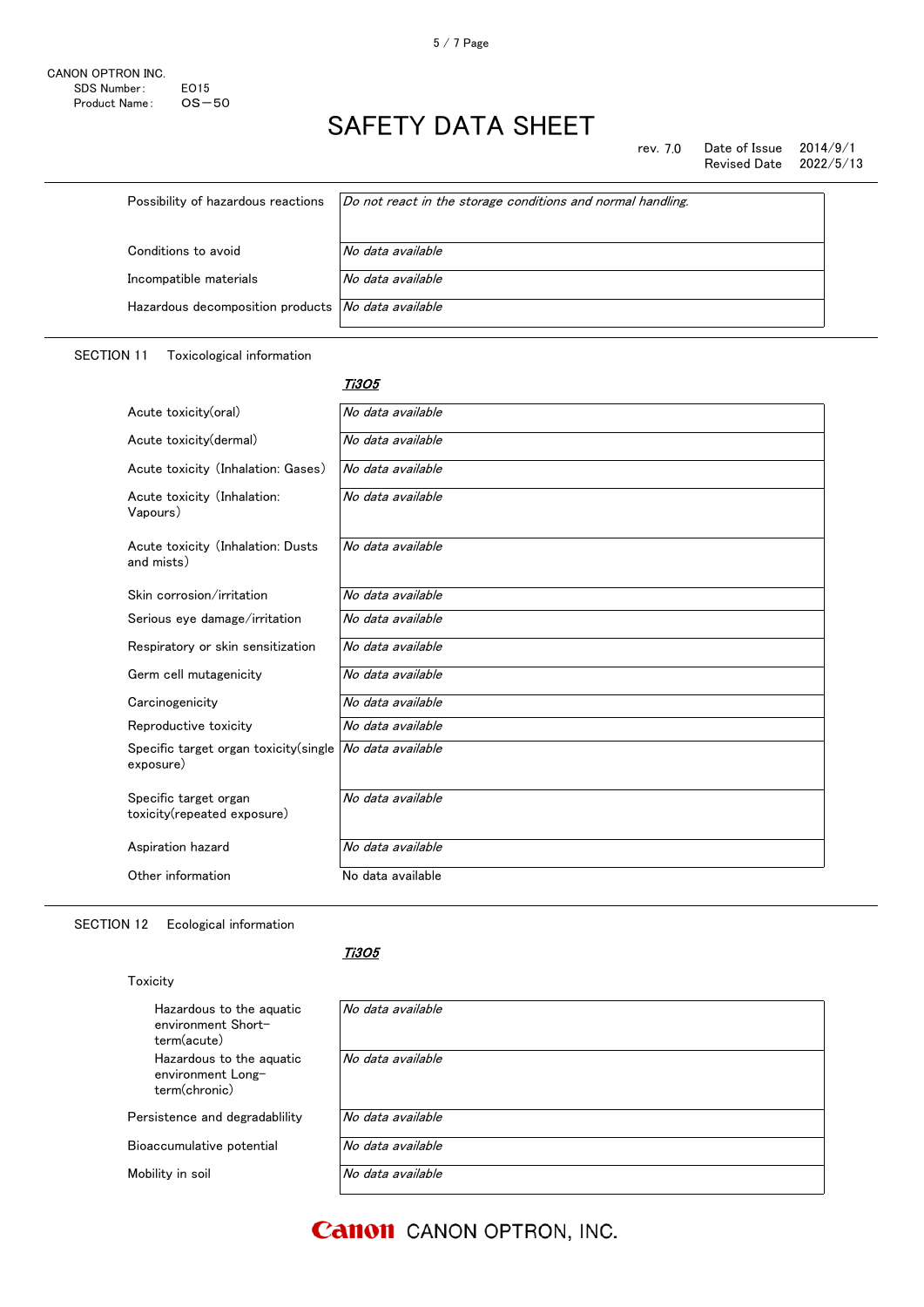CANON OPTRON INC. SDS Number: EO15<br>Product Name: OS-50 Product Name:

# SAFETY DATA SHEET

rev. 7.0 Date of Issue 2014/9/1<br>Revised Date 2022/5/13 Revised Date

| Hazard to the ozone layer                                  | No data available                                                                                                                                                                                                             |  |
|------------------------------------------------------------|-------------------------------------------------------------------------------------------------------------------------------------------------------------------------------------------------------------------------------|--|
| Other adverse effects                                      | No data available                                                                                                                                                                                                             |  |
| <b>SECTION 13</b><br>Disposal considerations               |                                                                                                                                                                                                                               |  |
| Waste treatment methods                                    | Process is contracted to industrial waste disposers who received approval of a<br>prefectural governor.                                                                                                                       |  |
| Contaminated container and<br>contaminated packaging       | The container is recycled after being cleaned, or is appropriately processed<br>according to the standards of related laws and regulations.<br>When disposing of empty containers, the contents should be completely removed. |  |
| <b>SECTION 14</b><br>Transport information                 |                                                                                                                                                                                                                               |  |
|                                                            | <i><b>Ti3O5</b></i>                                                                                                                                                                                                           |  |
| International regulation                                   |                                                                                                                                                                                                                               |  |
| UN number                                                  | Not applicable                                                                                                                                                                                                                |  |
| UN proper shipping name                                    | Not applicable                                                                                                                                                                                                                |  |
| UN classification                                          | Not applicable                                                                                                                                                                                                                |  |
| Transport hazard class                                     | Not applicable                                                                                                                                                                                                                |  |
| Packing group                                              | Not applicable                                                                                                                                                                                                                |  |
| Hazardous to the aquatic<br>environment                    | No data available                                                                                                                                                                                                             |  |
| Maritime transport in bulk<br>according to IMO instruments | No data available                                                                                                                                                                                                             |  |
| Japanese lows and regulations                              | No data available                                                                                                                                                                                                             |  |
| Special precautions for users                              | No data available                                                                                                                                                                                                             |  |
| <b>Special Provisions</b>                                  |                                                                                                                                                                                                                               |  |
|                                                            |                                                                                                                                                                                                                               |  |

SECTION 15 Regulatoly information(Japan)

#### Ti3O5

| Occupational Safety and Health<br>Law               | No data available |
|-----------------------------------------------------|-------------------|
| <b>PRTR Law</b>                                     | No data available |
| Poisonous and Deleterious<br>Substances control Law | No data available |
| Labor Standards Act                                 | No data available |
| Chemical substances control Law                     | No data available |
| Fire fighting Law                                   | No data available |
| Air Pollution Control Act                           | No data available |
| Water Pollution Prevention Act                      | No data available |